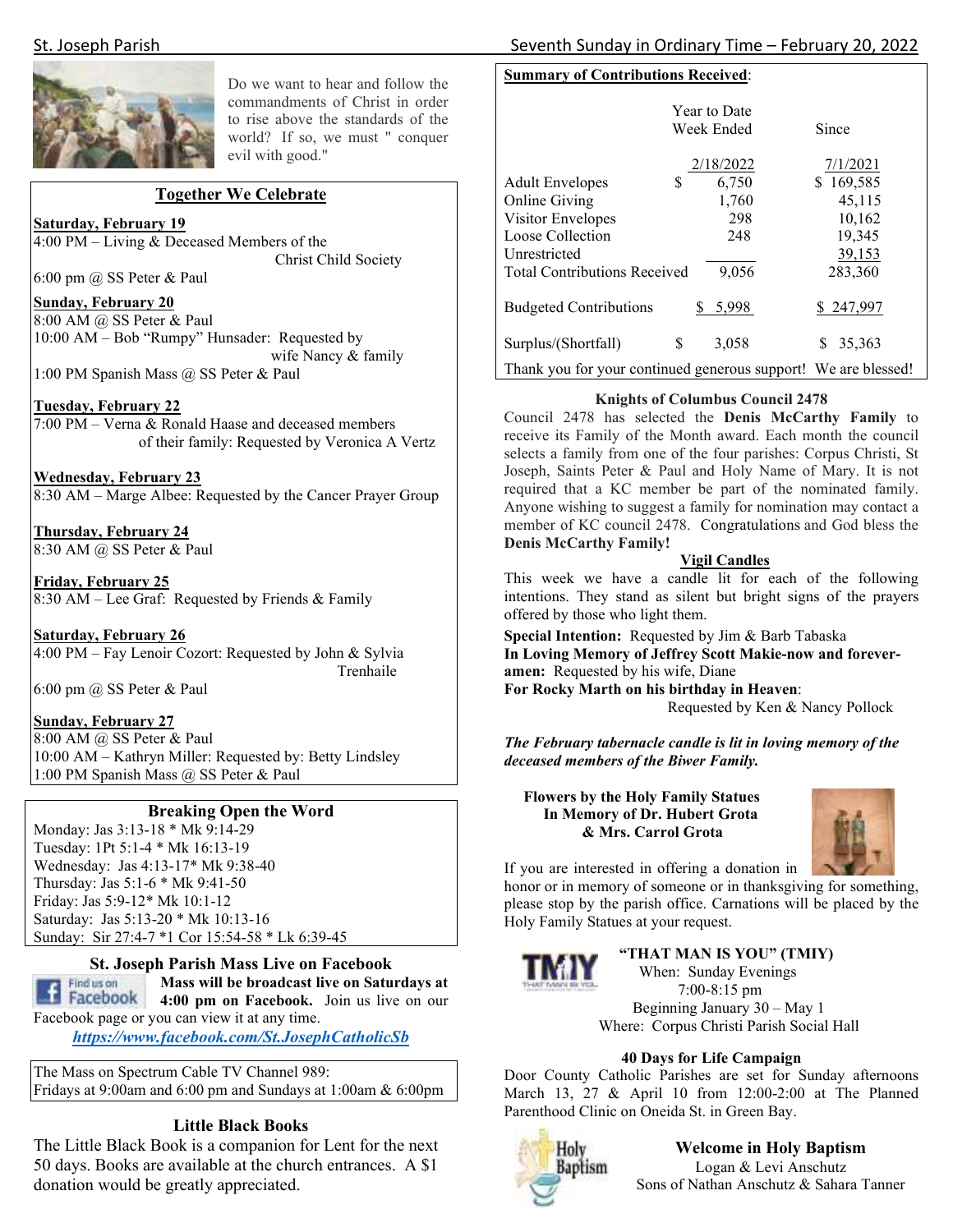

 **Genesis…the beginning Classes: February 23 No Class on Ash Wednesday** 

### **Edge and Life Teen**

**Middle High School Religious Education and Youth Ministry** 

**Youth Ministry this week:**  Life Teen February  $20^{th}$ : 6-7:15pm at St. Joseph

Edge at Holy Name of Mary February 16th 6-7:30pm

Sturgeon Bay Edge February 23rd: 6-7:15pm at St. Joseph

No Edge at Holy Name of Mary on the 23rd

On March 2<sup>nd</sup> (Ash Wednesday), we will not have Edge in Sturgeon Bay due to Ash Wednesday Masses. Please attend Mass at any of our 4 parishes as a family!

HNM Edgers-please be to Holy Name of Mary by 4:45pm for Mass at 5pm.

If you want to know more about youth ministry, please go "like" Sturgeon Bay Edge and Life Teen on Facebook. You can also "follow" @sturg\_youth\_ministry on Instagram. We try to update with photos and happenings often.



#### **The Compass Fuels Faith**

Thousands of fellow Catholics fuel their faith by reading the Diocese's official weekly newspaper, *The Compass*. They are reading the publication because it helps guide them on their faith journey. Inspirational stories from The Compass

bring Christ right into their hearts and minds.

"With help from the Bishop's Appeal, The Compass provides readers with reliable news, information and inspiration," said Sam Lucero, News & Information Manager. "Each week, stories and columns help reveal our Catholic faith. And they deliver more than just news. They challenge readers to explore and absorb<br>Christian values in the world today." Christian

The Compass is made possible by the Bishop's Appeal; please prayerfully consider a gift today. Visit the Bishop's Appeal website at www.catholicfoundationgb.org/give, or call Tammy toll-free at 877-500-3580, ext. 8123.

#### Hearts filled with Hope

Bishop Appeal 2022 Goal - \$32,913.00 Collected as of 2/15/22 - \$12,000.00

Thank you for your support!

#### **Sponsor Spotlight!**

sponsors. For them Thank Tou when Bulletin sponsorships are essential to our parish's communication efforts. We are so incredibly grateful for the generosity of all our bulletin sponsors. Please take the bulletin home and use the services provided by our sponsors. Tell them "Thank You" when visiting their

This week we spotlight

#### **Knights of Columbus**

Thank you for supporting our parish.



#### **February 20 - February 26 Sunday:** Mass – 10:00 am 7:00pm - "That Man is You" at Corpus Christi **Tuesday:** Mass – 7:00 pm **Wednesday:** Mass – 8:30 am Mary Gilson Prayer Group following Mass Genesis Class  $-5:30 \text{ pm}$ Edge –  $6-7:15$  pm  $(a)$  St. Joseph **Friday:** Mass – 8:30 am **Saturday**: Mass – 4:00 pm



#### **Society of St. Vincent de Paul St. Joseph Conference 526 Louisiana St. Sturgeon Bay, Wi. 54235 svdpstjosephconference@gmail.com 1-715-212-1190**

#### **Seventh Sunday in Ordinary Time**

In today's Gospel Jesus gives us the challenge to: "Love your enemies...Give to everyone who asks of you...Do to others as you would have them do to you...Be merciful, just as your Father is merciful."

We continue to help our Friends in need through the collection basket at the ramp entrance. This month continues to be small children's toys. Thank you again for your incredible generosity.

There are many organizations in Sturgeon Bay that are set up to help the poor. What makes SVDP unique: TWO WORDS....**..Home Visits!**

We are the only organization that goes out and does a home visit every time we have a request form a Neighbor in need. We go out in pairs, as Jesus directed the Apostles. We go to them as a sign of respect, not them coming to us asking for help. We try to maintain their dignity. The home visit is NOT an inspection but rather a better overall view of what the needs might be.

Many times our Friends will be asking for only one thing, like utility help or maybe food or gas money but during the home visit you will notice they have no furniture. We had one friend asking for utility help and had only 4 tires that he sat on. NO furniture or bedding of any kind. Another couple needed help with rent and when we asked if they had enough food they said they get by only eating every other day. This was an older couple. Totally unacceptable to us. We arranged to get them food and to help explain the food pantries and how to use them.

There are so many stories we could tell. But know the need is there. Thank you for answering Jesus's call.

**Your donations help us keep helping others. We continue to keep you all in our prayers.**